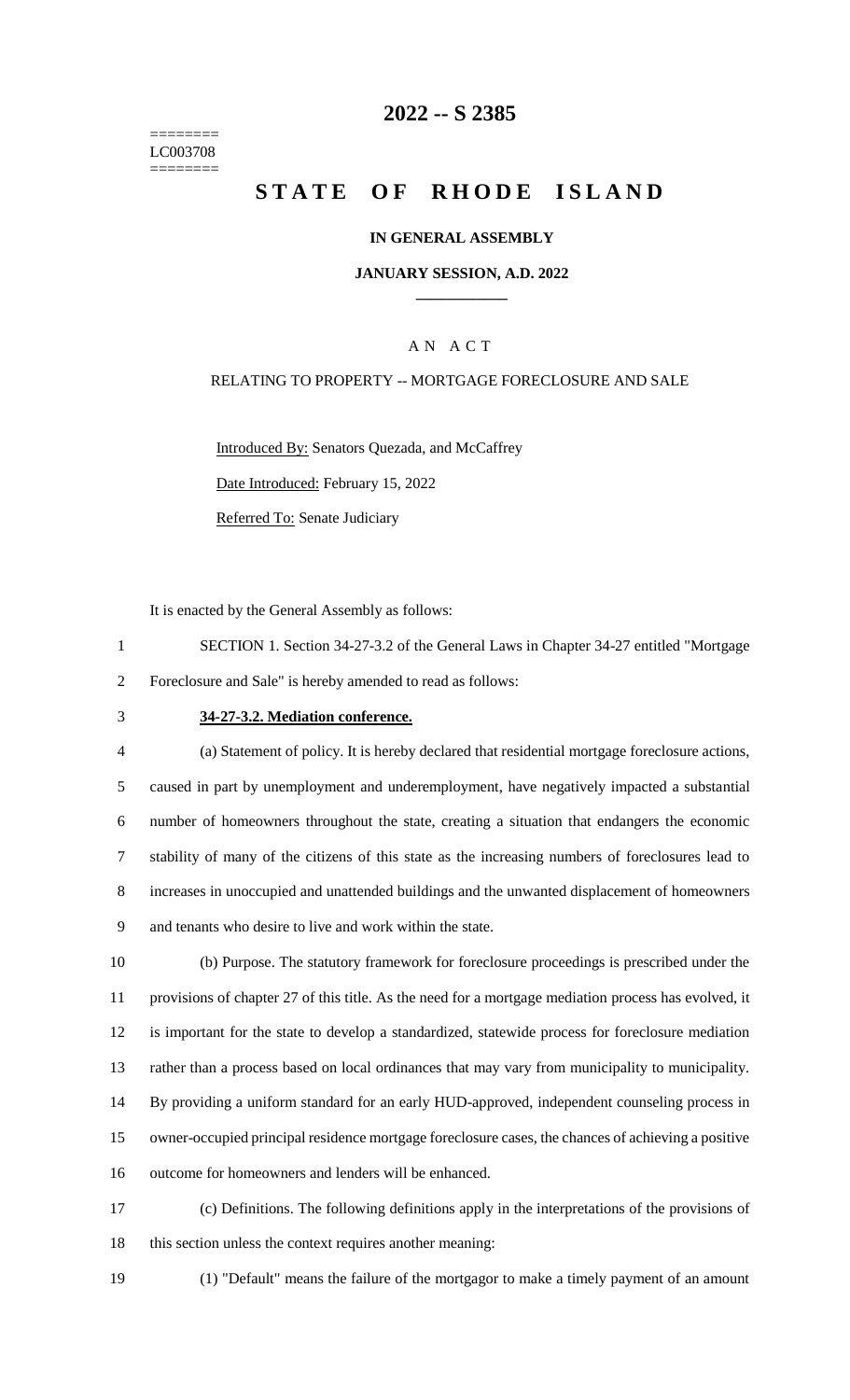due under the terms of the mortgage contract, which failure has not been subsequently cured.

(2) "Department" means the department of business regulation.

 (3) "Good faith" means that the mortgagor and mortgagee deal honestly and fairly with the mediation coordinator with an intent to determine whether an alternative to foreclosure is economically feasible for the mortgagor and mortgagee, as evidenced by some or all of the following factors:

(i) Mortgagee provided notice as required by this section;

 (ii) Mortgagee designated an agent to participate in the mediation conference on its behalf and with the authority to agree to a work-out agreement on its behalf;

 (iii) Mortgagee made reasonable efforts to respond in a timely manner to requests for information from the mediation coordinator, mortgagor, or counselor assisting the mortgagor;

 (iv) Mortgagee declined to accept the mortgagor's work-out proposal, if any, and the mortgagee provided a detailed statement, in writing, of its reasons for rejecting the proposal;

 (v) Where a mortgagee declined to accept the mortgagor's work-out proposal, the mortgagee offered, in writing, to enter into an alternative work-out/disposition resolution proposal that would result in net financial benefit to the mortgagor as compared to the terms of the mortgage.

 (4) "HUD" means the United States Department of Housing and Urban Development and any successor to such department.

 (5) "Mediation conference" means a conference involving the mortgagee and mortgagor, coordinated and facilitated by a mediation coordinator whose purpose is to determine whether an alternative to foreclosure is economically feasible to both the mortgagee and the mortgagor, and if it is determined that an alternative to foreclosure is economically feasible, to facilitate a loan workout or other solution in an effort to avoid foreclosure.

 (6) "Mediation coordinator" means a person employed by a Rhode Island-based, HUD- approved counseling agency designated to serve as the unbiased, impartial, and independent coordinator and facilitator of the mediation conference, with no authority to impose a solution or otherwise act as a consumer advocate, provided that such person possesses the experience and qualifications established by the department.

 (7) "Mortgage" means an individual consumer first-lien mortgage on any owner-occupied, one (1)- to four (4)- unit residential property that serves as the mortgagor's primary residence.

 (8) "Mortgagee" means the holder of a mortgage, or its agent or employee, including a mortgage servicer acting on behalf of a mortgagee.

 (9) "Mortgagor" means the person who has signed a mortgage in order to secure a debt or other duty, or the heir or devisee of such person provided that: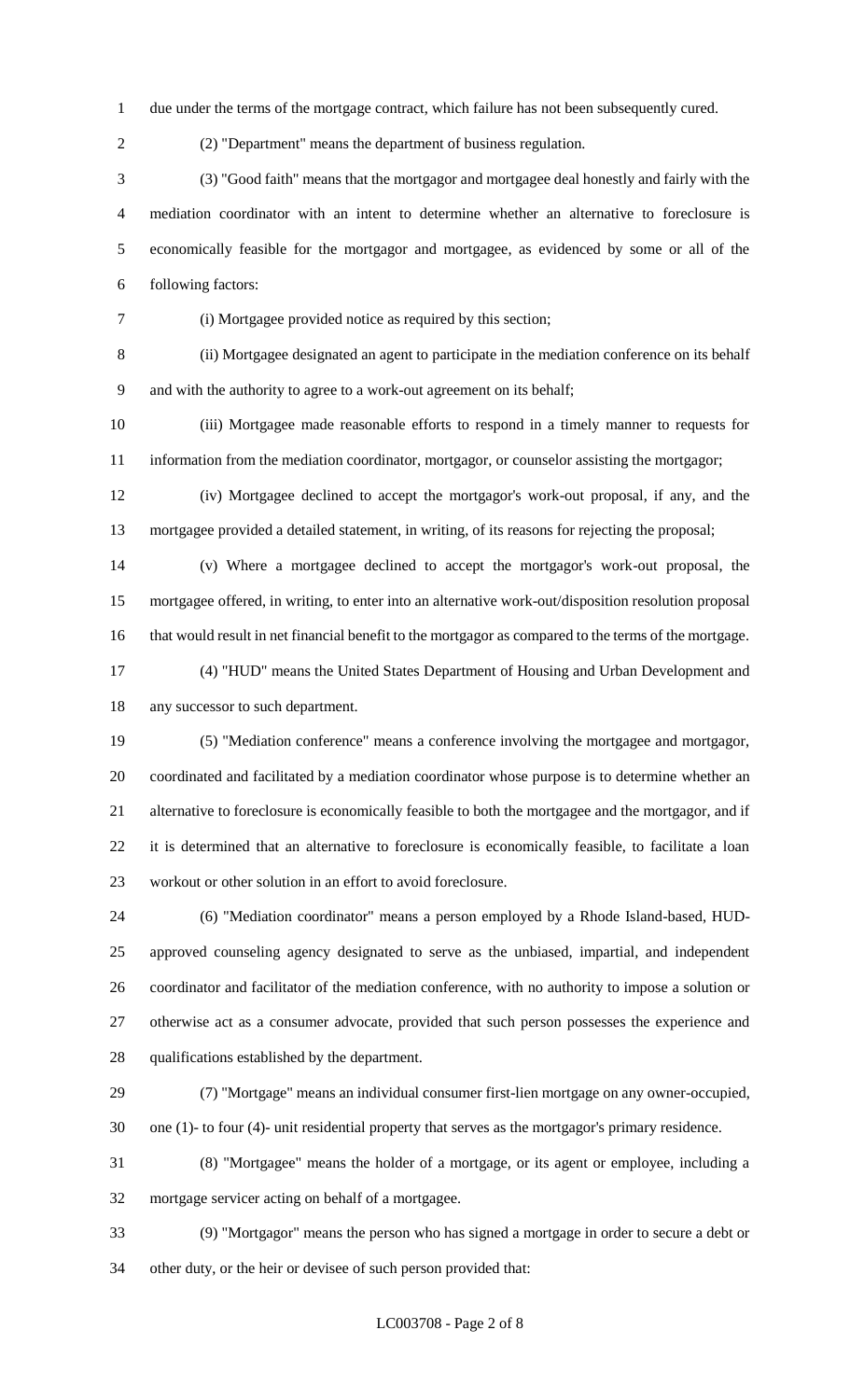- (i) The heir or devisee occupies the property as his or her primary residence; and
- 

 (ii) The heir or devisee has record title to the property, or a representative of the estate of the mortgagor has been appointed with authority to participate in a mediation conference.

 (d) The mortgagee shall, prior to initiation of foreclosure of real estate pursuant to § 34- 27-4(b), provide to the mortgagor written notice at the address of the real estate and, if different, at the address designated by the mortgagor by written notice to the mortgagee as the mortgagor's address for receipt of notices, that the mortgagee may not foreclose on the mortgaged property without first participating in a mediation conference. Notice addressed and delivered as provided in this section shall be effective with respect to the mortgagor and any heir or devisee of the mortgagor.

 (1) If the mortgagee fails to mail the notice required by this subsection to the mortgagor within one hundred twenty (120) days after the date of default, it shall pay a penalty at the rate of 13 one thousand (\$1,000) per month for each month or part thereof, with the first month commencing on the one hundred twenty-first (121st) day after the date of default and a new month commencing on the same day (or if there is no such day, then on the last day) of each succeeding calendar month until the mortgagee sends the mortgagor written notice as required by this section.

 Notwithstanding the foregoing, any penalties assessed under this subsection for any failure of any mortgagee to provide notice as provided herein during the period from September 13, 2013, through the effective date of this section shall not exceed the total amount of one hundred twenty-five thousand dollars (\$125,000) for such mortgagee.

 (2) Penalties accruing pursuant to subsection (d)(1) shall be paid to the mediation coordinator prior to the completion of the mediation process. All penalties accrued under this section shall be transferred to the state within one month of receipt by the mediation coordinator and deposited to the restricted-receipt account within the general fund established by § 42-128-2(3) and used for the purposes set forth therein.

 (3) Issuance by the mediation coordinator of a certificate authorizing the mortgagee to proceed to foreclosure, or otherwise certifying the mortgagee's good-faith effort to comply with the provisions of this section, shall constitute conclusive evidence that, to the extent that any penalty 29 may have accrued pursuant to subsection  $(d)(1)$ , the penalty has been paid in full by the mortgagee. (4) Notwithstanding any other provisions of this subsection, a mortgagee shall not accrue

any penalty if the notice required by this subsection is mailed to the borrower:

 (i) Within sixty (60) days after the date upon which the loan is released from the protection of the automatic stay in a bankruptcy proceeding, or any similar injunctive order issued by a state or federal court, or within sixty (60) days after a loan is no longer afforded protection under the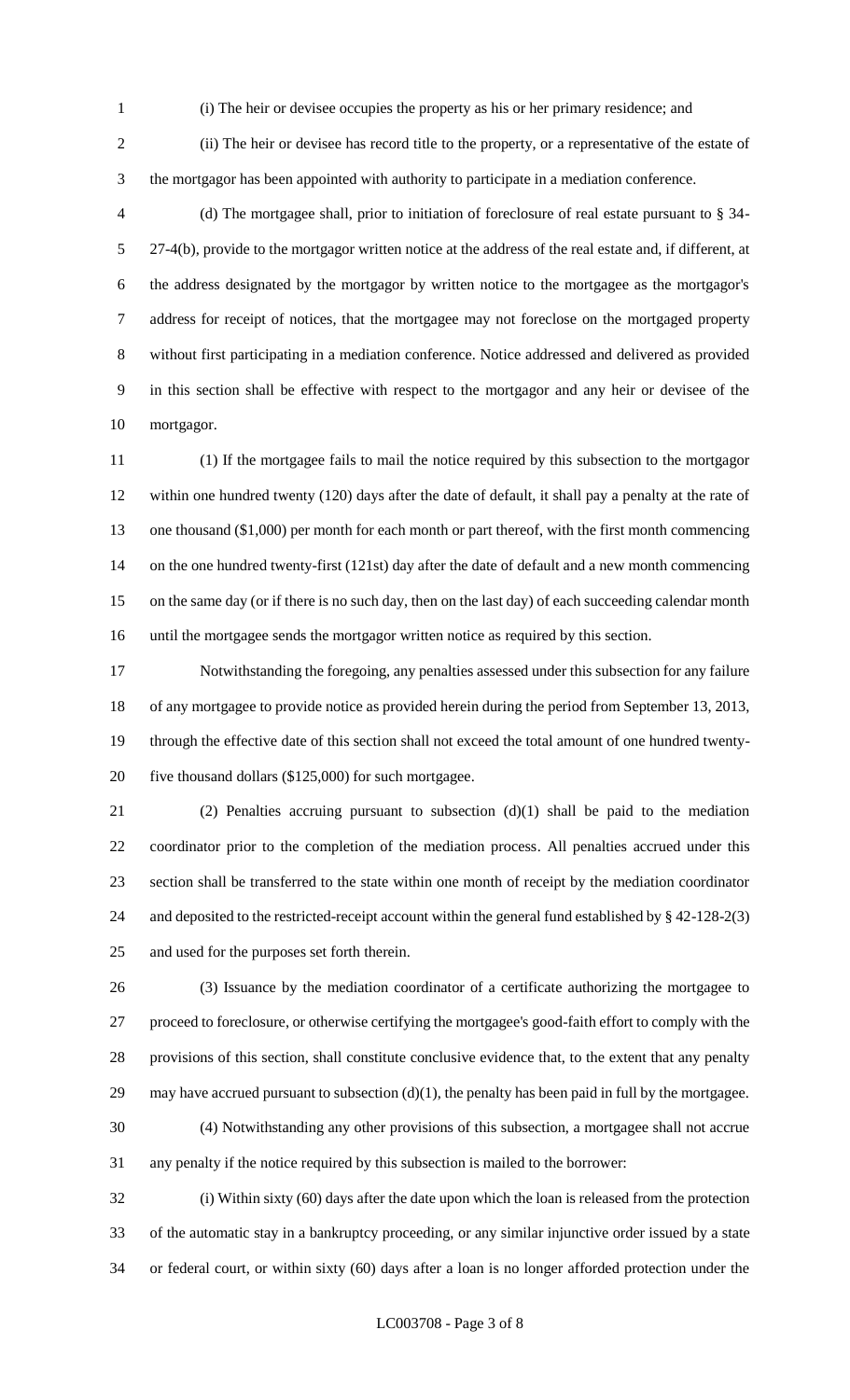Servicemembers Civil Relief Act (50 U.S.C. § 3901 et seq.) or the provisions of § 34-27-4(d), or within one hundred twenty (120) days of the date on which the mortgagor initially failed to comply with the terms of an eligible workout agreement, as hereinafter defined; and

 (ii) The mortgagee otherwise complies with the requirements of subsection (d); provided, however, that if the mortgagee fails to mail the notice required by subsection (d) to the mortgagor 6 within the time frame set forth in subsection  $(d)(4)(i)$ , the mortgagee shall pay a penalty at the rate of one thousand dollars (\$1,000) per month for each month, or part thereof, with the first month commencing on the thirty-first (31st) day after the date upon which the loan is released from the protection of the automatic stay in a bankruptcy proceeding or any similar injunctive order issued by a state or federal court and a new month commencing on the same day (or if there is no such day, then on the last day) of each succeeding calendar month until the mortgagee sends the mortgagor written notice as required by this section. Notwithstanding the foregoing, any penalties assessed under this subsection for any failure of any mortgagee to provide notice as provided herein during the period from September 13, 2013, through the effective date of this section shall not exceed the total amount of one hundred twenty-five thousand dollars (\$125,000) for such mortgagee.

 (5) Notwithstanding any other provisions of this section, a mortgagee may initiate a judicial foreclosure in accordance with § 34-27-1.

 (e) A form of written notice meeting the requirements of this section shall be promulgated by the department for use by mortgagees at least thirty (30) days prior to the effective date of this section. The written notice required by this section shall be in English, Portuguese, and Spanish and may be combined with any other notice required under this chapter or pursuant to state or federal law.

 (f) The mediation conference shall take place in person, or over the phone, at a time and place deemed mutually convenient for the parties by an individual employed by a HUD-approved, independent counseling agency selected by the mortgagee to serve as a mediation coordinator, but not later than sixty (60) days following the mailing of the notice. The mortgagor shall cooperate in all respects with the mediation coordinator including, but not limited to, providing all necessary financial and employment information and completing any and all loan resolution proposals and applications deemed appropriate by the mediation coordinator. A mediation conference between the mortgagor and mortgagee conducted by a mediation coordinator shall be provided at no cost to the mortgagor. The HUD-approved counseling agency shall be compensated by the mortgagee for mediation conferences that take place at a rate not to exceed five hundred dollars (\$500) per mediation. The HUD-approved agency shall be entitled to a filing fee not to exceed one hundred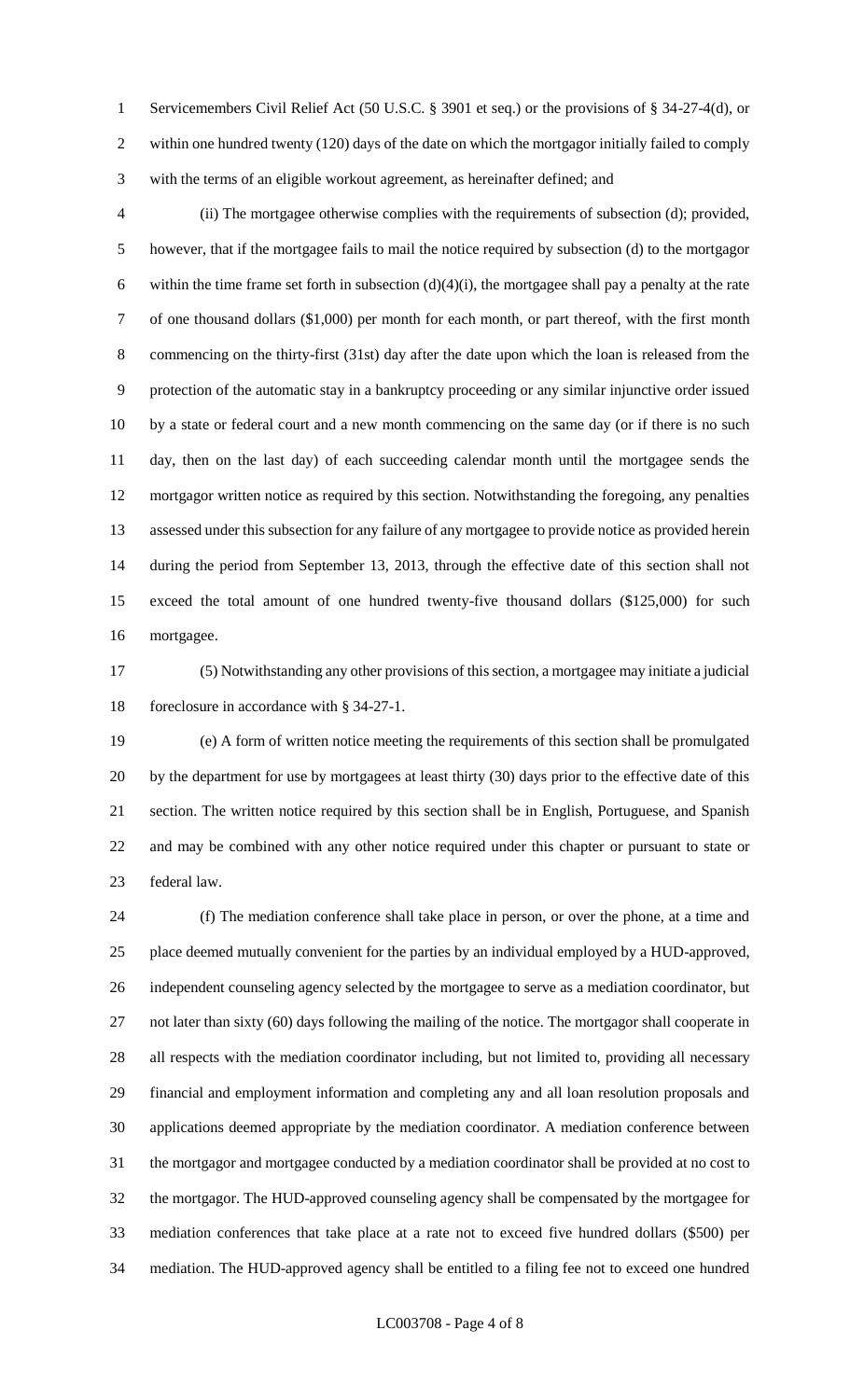1 dollars (\$100) per mediation engagement, provided that fifty dollars (\$50.00) of the filing fee shall

be forwarded to Rhode Island Legal Services.

 (g) If, after two (2) attempts by the mediation coordinator to contact the mortgagor, the mortgagor fails to respond to the mediation coordinator's request to appear at a mediation conference, or the mortgagor fails to cooperate in any respect with the requirements of this section, the requirements of the section shall be deemed satisfied upon verification by the mediation 7 coordinator that the required notice was sent and any penalties accrued pursuant to subsection  $(d)(1)$  and any payments owed pursuant to subsection (f) have been paid. Upon verification, a certificate will be issued immediately by the mediation coordinator authorizing the mortgagee to proceed with the foreclosure action, including recording the deed. Such certificate shall be valid until the earlier of:

(1) The curing of the default condition; or

(2) The foreclosure of the mortgagor's right of redemption.

 The certificate shall be recorded along with the foreclosure deed. A form of certificate meeting the requirements of this section shall be promulgated by the department for use by mortgagees at least thirty (30) days prior to the effective date of this section.

 (h) If the mediation coordinator determines that after a good-faith effort made by the mortgagee at the mediation conference, the parties cannot come to an agreement to renegotiate the terms of the loan in an effort to avoid foreclosure, such good-faith effort by the mortgagee shall be deemed to satisfy the requirements of this section. A certificate certifying such good-faith effort will be promptly issued by the mediation coordinator authorizing the mortgagee to proceed with the foreclosure action and recording of the foreclosure deed; provided, however, that the mediation coordinator shall not be required to issue such a certificate until any penalties accrued pursuant to 24 subsections (d)(1) and (d)(4)(ii), and any payments owed pursuant to subsection (f), have been paid. Such certification shall be valid until the earlier of:

(1) The curing of the default condition; or

(2) The foreclosure of the mortgagor's equity of redemption.

 The certificate shall be recorded along with the foreclosure deed. A form of certificate meeting the requirements of this section shall be promulgated by the department for use by mortgagees at least thirty (30) days prior to the effective date of this section.

 (i) If the mortgagee and mortgagor are able to reach agreement to renegotiate the terms of the loan to avoid foreclosure, the agreement shall be reduced to writing and executed by the mortgagor and mortgagee. If the mortgagee and mortgagor reach agreement after the notice of mediation conference is sent to the mortgagor, but without the assistance of the mediation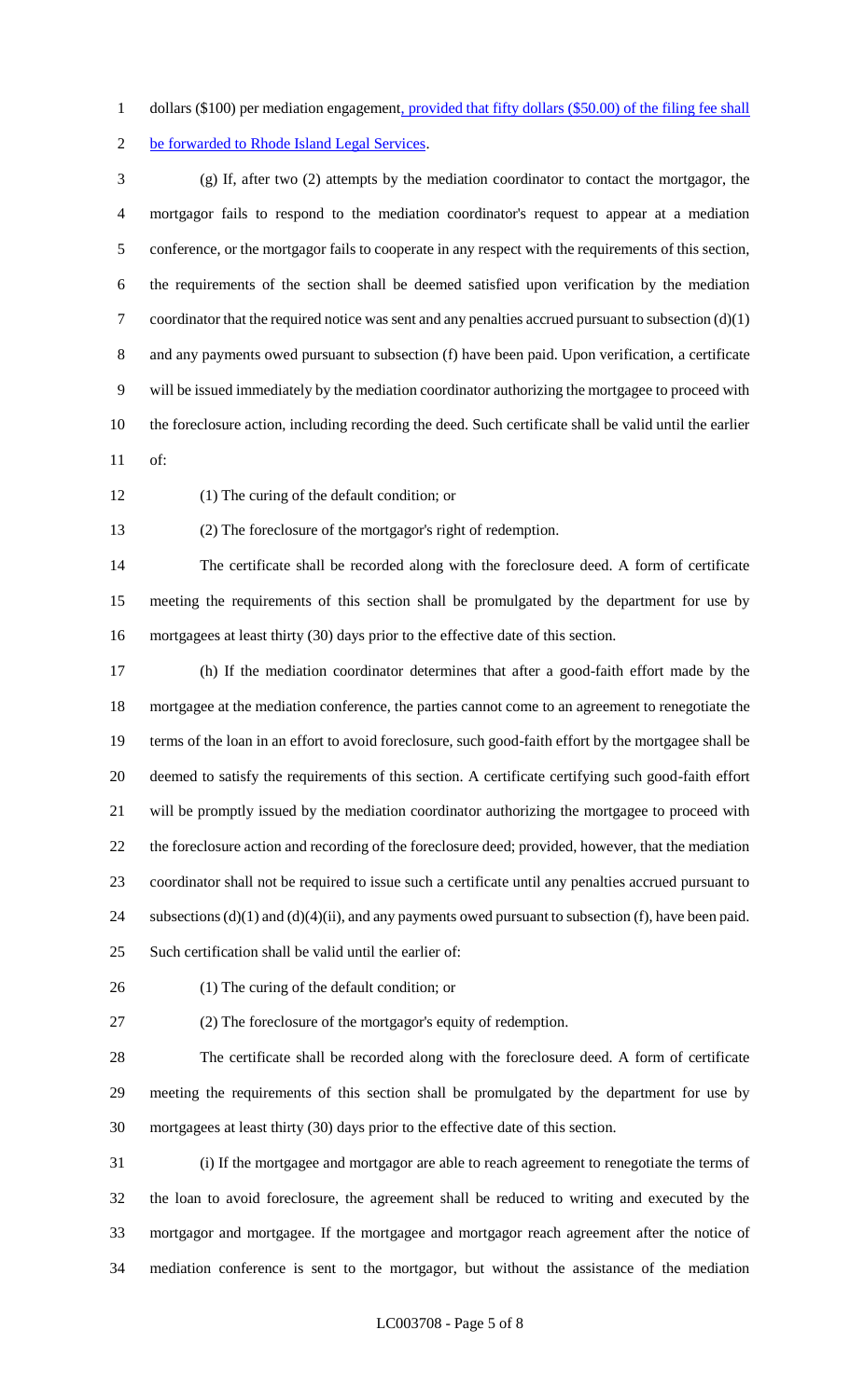coordinator, the mortgagee shall provide a copy of the written agreement to the mediation coordinator. Upon receipt of a written agreement between the mortgagee and mortgagor, the mediation coordinator shall issue a certificate of eligible workout agreement if the workout agreement would result in a net financial benefit to the mortgagor as compared to the terms of the mortgage ("Certificate of Eligible Workout Agreement"). For purposes of this subsection, evidence of an agreement shall include, but not be limited to, evidence of agreement by both mortgagee and mortgagor to the terms of a short sale or a deed in lieu of foreclosure, regardless of whether said short sale or deed in lieu of foreclosure is subsequently completed.

 (j) Notwithstanding any other provisions of this section, where a mortgagor and mortgagee have entered into a written agreement and the mediation coordinator has issued a certificate of eligible workout agreement as provided in subsection (i), if the mortgagor fails to fulfill his or her obligations under the eligible workout agreement, the provisions of this section shall not apply to any foreclosure initiated under this chapter within twelve (12) months following the date of the eligible workout agreement. In such case, the mortgagee shall include in the foreclosure deed an affidavit establishing its right to proceed under this section.

 (k) This section shall apply only to foreclosure of mortgages on owner-occupied, residential real property with no more than four (4) dwelling units that is the primary dwelling of the mortgagor and not to mortgages secured by other real property.

 (l) Notwithstanding any other provisions of this section, any locally based mortgagees shall be deemed to be in compliance with the requirements of this section if:

(1) The mortgagee is headquartered in Rhode Island; or

 (2) The mortgagee maintains a physical office, or offices, exclusively in Rhode Island from which office, or offices, it carries out full-service mortgage operations, including the acceptance and processing of mortgage payments and the provision of local customer service and loss mitigation and where Rhode Island staff have the authority to approve loan restructuring and other loss mitigation strategies; and

 (3) The deed offered by a mortgagee to be filed with the city or town recorder of deeds as a result of a mortgage foreclosure action under power of sale contained a certification that the provisions of this section have been satisfied.

 (m) No deed offered by a mortgagee as a result of a mortgage foreclosure action under power of sale shall be submitted to a city or town recorder of deeds for recording in the land evidence records of the city or town until and unless the requirements of this section are met. Failure of the mortgagee to comply with the requirements of this section shall render the foreclosure voidable, without limitation of the right of the mortgagee thereafter to re-exercise its power of sale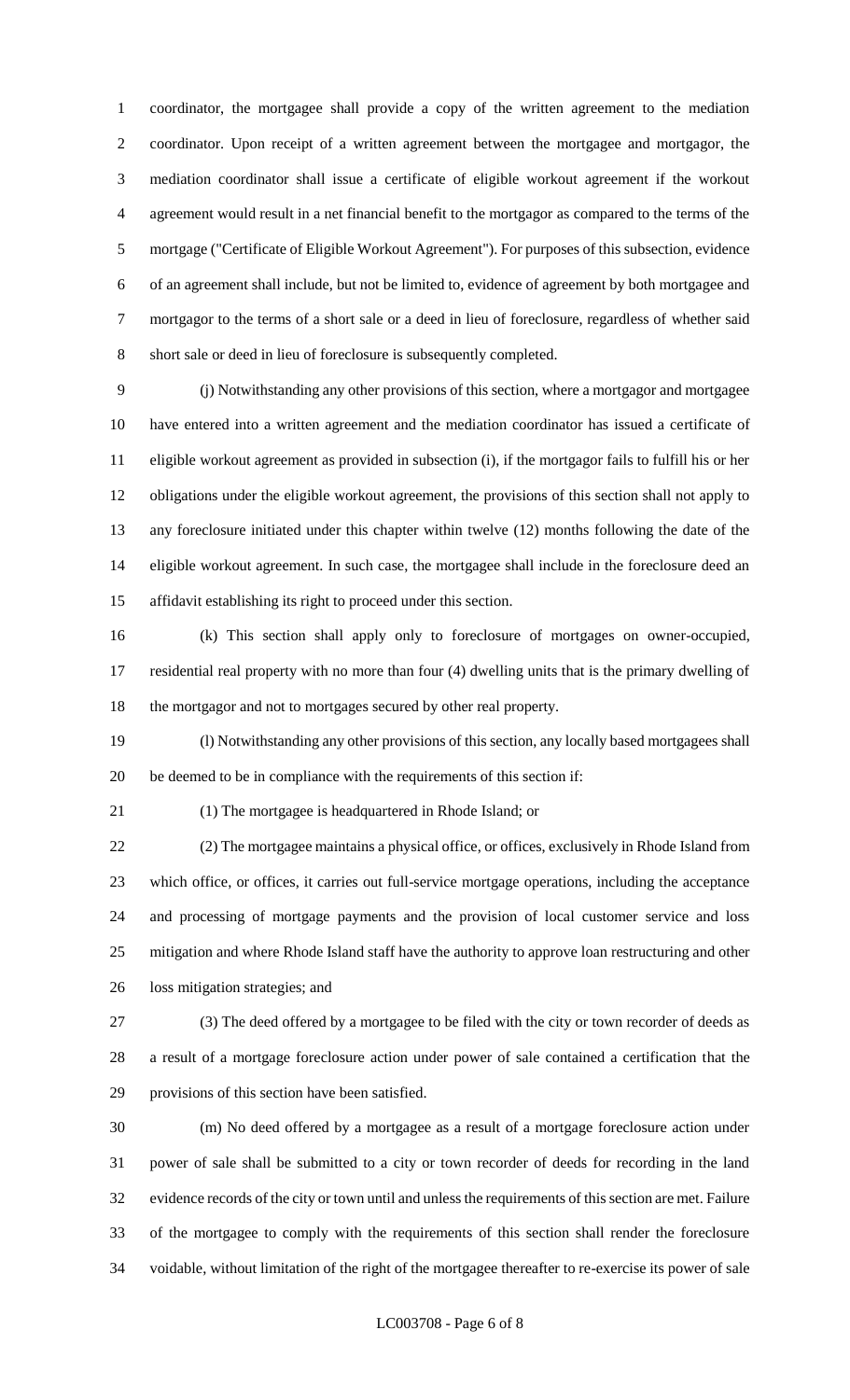or other means of foreclosure upon compliance with this section. The rights of the mortgagor to any redress afforded under the law are not abridged by this section.

 (n) Any existing municipal ordinance or future ordinance that requires a conciliation or mediation process as a precondition to the recordation of a foreclosure deed shall comply with the provisions set forth herein and any provisions of said ordinances that do not comply with the provisions set forth herein shall be determined to be unenforceable.

(o) The provisions of this section shall not apply if:

(1) The mortgage is a reverse mortgage as described in chapter 25.1 of this title; or

(2) The date of default under the mortgage is on or before May 16, 2013.

 (p) Limitations on actions. Any person who claims that a foreclosure is not valid due to the mortgagee's failure to comply with the terms of this section shall have one year from the date that the first notice of foreclosure was published to file a complaint in the superior court for the county in which the property is located and shall also file in the records of land evidence in the city or town where the land subject to the mortgage is located a notice of lis pendens, the complaint to be filed on the same day as the notice of lis pendens or within seven (7) days thereafter. Failure to file a complaint, record the notice of lis pendens, and serve the mortgagee within the one-year period shall preclude said mortgagor, or any other person claiming an interest through a mortgagor, from subsequently challenging the validity of the foreclosure. Issuance by the mediation coordinator of a certificate authorizing the mortgagee to proceed to foreclosure, or otherwise certifying the mortgagee's good-faith effort to comply with the provisions of this section, shall constitute a rebuttable presumption that the notice requirements of subsection (d) have been met in all respects. SECTION 2. This act shall take effect upon passage.

======== LC003708 ========